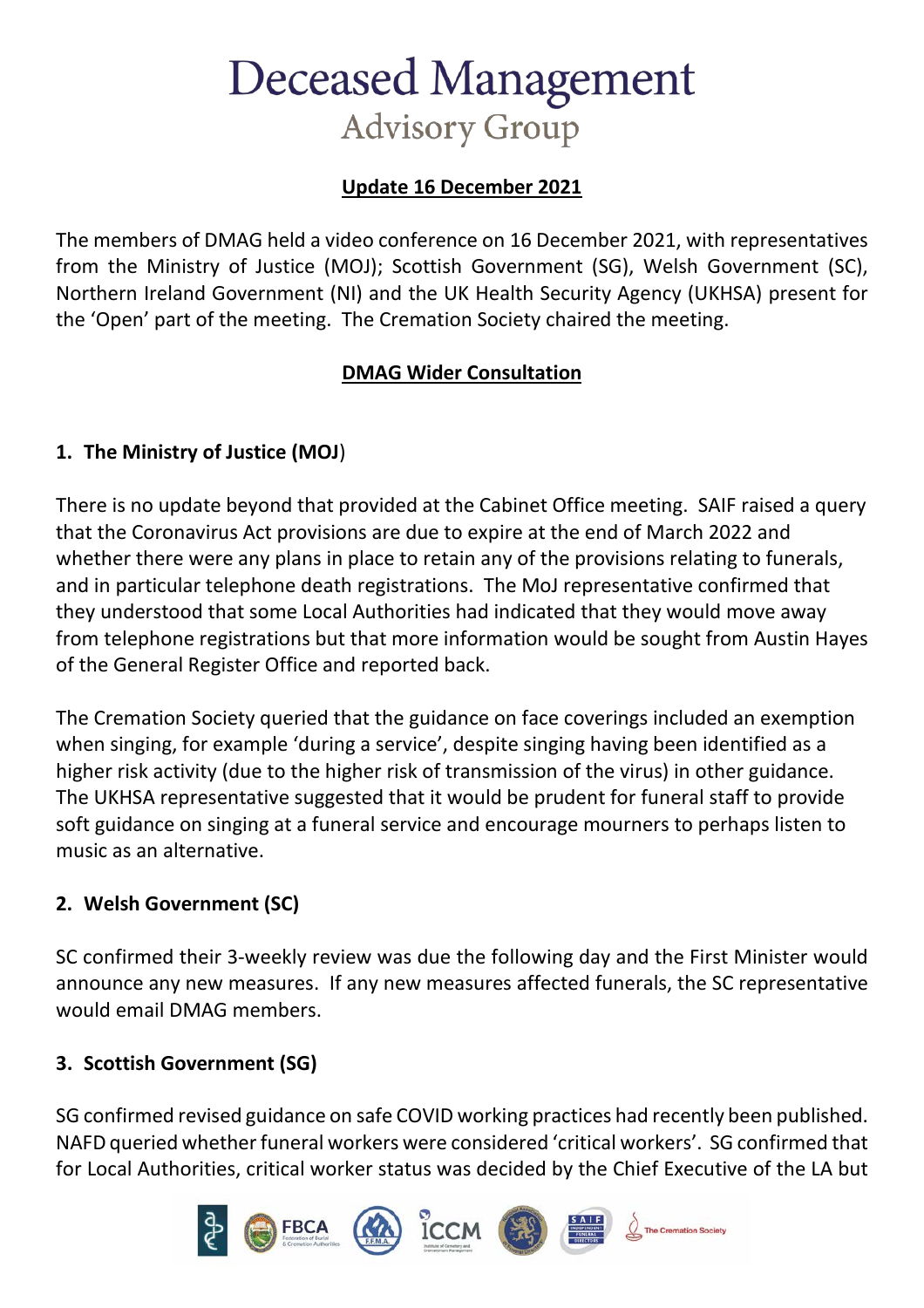# **Deceased Management Advisory Group**

this did not automatically apply to private sector crematoria. SG confirmed that they had received a number of queries from Local Authorities following the recent changes with respect to restrictions to numbers of households and how this may affect funerals. SG confirmed they would contact DMAG with any specific changes to funeral guidance.

### **4. Northern Ireland (NI)**

The situation had not changed in the past few days. There was no particular appetite to introduce new restrictions on numbers but if any changes were made to the funeral guidance, DMAG members would be contacted.

#### **5. UK Health Security Agency**

The funeral guidance had been updated to reflect revised guidance on face coverings, LFD testing requirements and exemption from the COVID vaccine pass requirements. The guidance on the care of the deceased had also been similarly updated. UKHSA had recently revised research on the presence of the COVID virus on the deceased. The evidence had concluded that there was not a sufficiently increased risk for the current guidance to be revised.

#### **6. Revision of Process Guidance Notes 5/2 (12)**

APCC explained the current position with the Process Guidance notes review process and offered to share information with anyone not involved with the Environment Agency's Technical Working Group. An in-person event is due to be held in January but that is likely to be moved on-line.

## **DMAG Closed Meeting**

#### **1. Notes from previous meeting.**

The notes of the previous meeting were agreed.

#### **2. Items for future meetings with Cabinet Office/Devolved Governments.**

FBCA asked if NAFD/SAIF would be able to share their first responder information shared with CO. NAFD/SAIF agreed that this information would be shared.